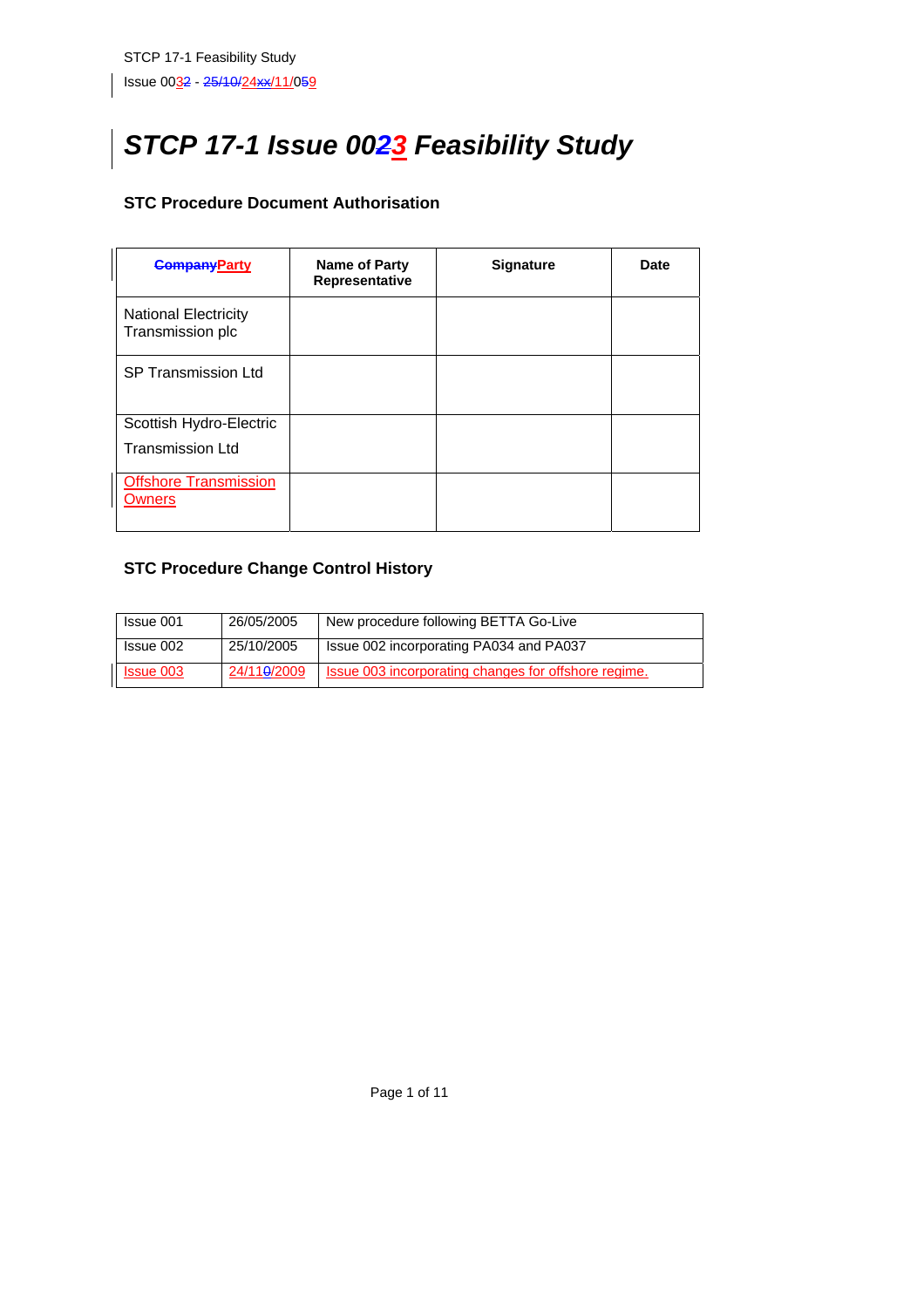Issue 0032 - 25/10/24xx/11/059

## **1 Introduction**

#### *1.1 Scope*

- 1.1.1 This procedure applies to NGET and each TO., SPT, and SHETL
- 1.1.2 This procedure describes the process for a Party to assist any other Party in providing a feasibility study to a customer. It defines the tasks, formal documentation, interface requirements, timescales and responsibilities between the Parties.
- 1.1.3 For the purposes of this document, TO's are:
	- SPT; and
	- SHETL<sub>i</sub>-and
	- All Offshore Transmission Licence holders as appointed by Ofgem from time to time.

#### *1.2 Objectives*

- 1.2.1 The objective of this procedure is to detail how feasibility studies shall be addressed across the NGET - TO interface and the TO - TO interface. It is designed to enable the Parties to discharge their responsibilities under the STC and to ensure that responsibilities are clear.
- 1.2.2 The objective of this procedure is to deal with feasibility studies for major development studies, but it is not intended for this process to be followed for every request, e.g. where minor information is required from another Party. The STCP Information Request Form (STCP 12-1 Data Exchange) can be used for circumstances where this STCP is not deemed appropriate.

#### *1.3 Background*

- 1.3.1 A customer may request a feasibility study as either a pre-cursor to a new/modified connection application or as a speculative request. The scope of study may include a detailed analysis of the National Electricity Ttransmission Ssystem to cover all issues such as connection options, infrastructure, construction, project timescales, balancing market issues, costs, charging issues, risks etc. Such a detailed scope may require involvement of TO(s) and NGET.
- 1.3.2 This process covers the identification of the Lead Party who shall act as co-ordinator of the feasibility study process and main customer contact; the initial project discussions; agreeing the scope of works; carrying out the study work; preparing and issuing the Customer Study Report.
- 1.3.3 A customer may engage a TO or NGET as the Lead Party for a feasibility study, the details of the project under consideration may, or may not, be divulged by the Lead Party to the Other Party/Parties depending on the customer's confidentiality requirements.
- 1.3.4 Unless otherwise agreed by Parties, all intellectual property conceived or made by the Party/Parties in the course of providing the Lead Party Study Report/ Customer Study Report shall be and remain the property of that Party/ those Parties andthe Lead Party shall grant the customer non-exclusive licence to copy and use such intellectual property for purposes directly related to the project.

# **2 Key Definitions**

#### *2.1 For the purposes of STCP 17-1:*

- 2.1.1 **Customer Feasibility Study Offer** an offer made by the Lead Party to the customer for carrying out the feasibility study.
- 2.1.2 **Customer Study Report** is the report that the Lead Party has agreed to provide the customer in accordance with the Customer Feasibility Study Offer

**Formatted:** Bullets and Numbering

Page 2 of 11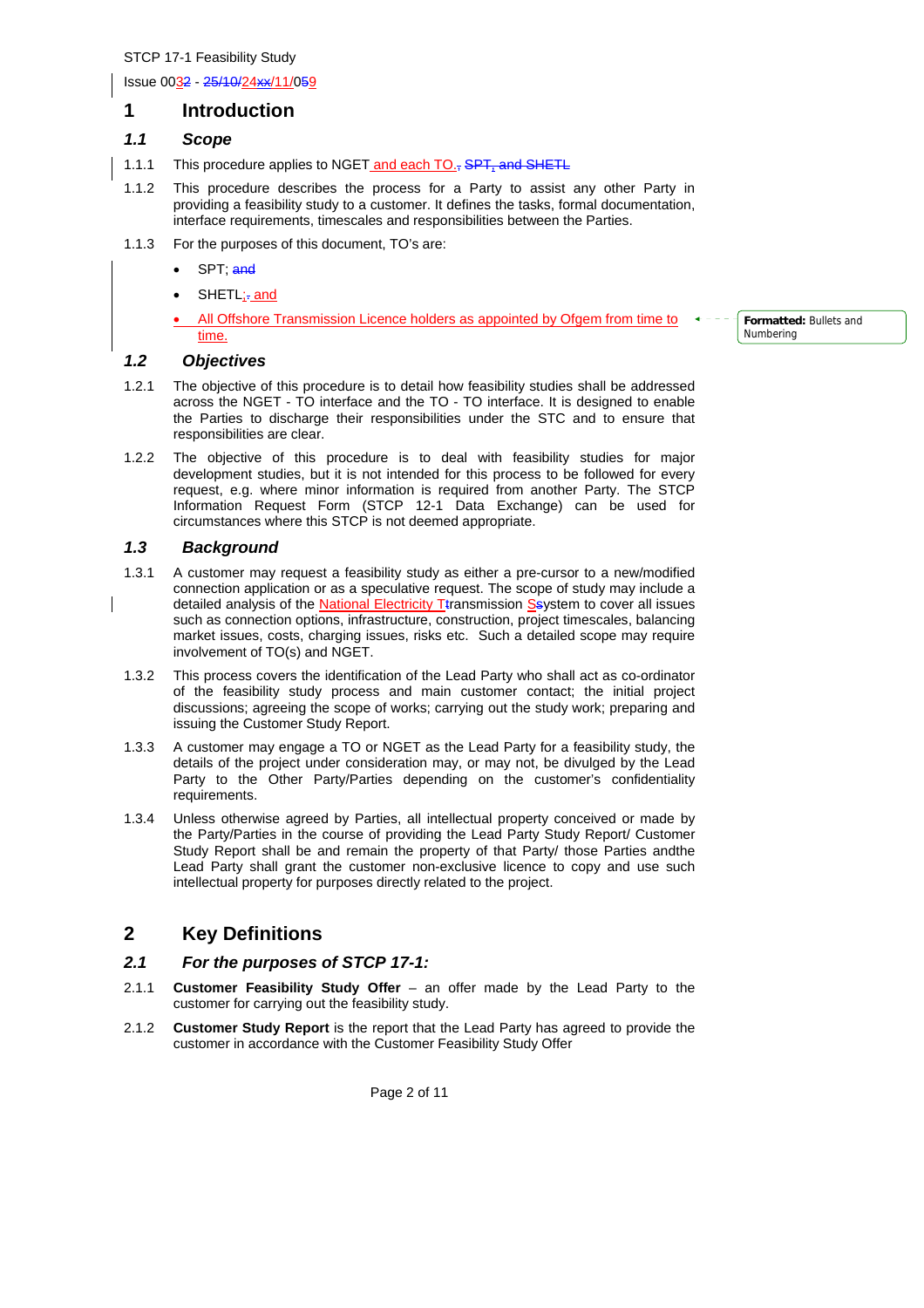#### Issue 0032 - 25/10/24xx/11/059

- 2.1.3 **Feasibility Programme**  a programme to manage the feasibility study process. The Feasibility Programme lists the milestones against which the dates agreed by all Parties are inserted*.*
- 2.1.4 **Feasibility Steering Group** a small team made up of named representatives from the Lead Party and other Party/Parties (as appropriate) to oversee the application. The members of the Feasibility Steering Group shall be identified on the Feasibility Programme. The remit of this group is to agree the Feasibility Programme, monitor progress and agree any changes. The Feasibility Steering Group is also responsible for resolving any disagreements relating to a feasibility study at first instance, prior to any necessary escalation. Dialogue shall take place in person, by email, telephone or video conferencing as appropriate.
- 2.1.5 **Lead Party** the Party who the customer has agreed shall be the lead Party for the feasibility study, who shall act as co-ordinator (i.e. shall liaise, consult, co-ordinate and agree deliverables and timescales with other Parties involved) and main customer contact.
- 2.1.6 **Lead Party Feasibility Study Offer** an offer made by the Other Party/Parties to the Lead Party for carrying out the feasibility study This may include the staff days required by the Other Party/Parties to carry out the feasibility study; the grade of staff to be used; whether the work can be undertaken within the timescale requested; overhead costs and any data the Other Party/Parties require from the customer to carry out the feasibility study.
- 2.1.7 **Lead Party Study Report** is the report provided by the Other Party/Parties to the Lead Party in accordance with the Lead Party Feasibility Study Offer.
	- 2.1.8 **Other Party/Parties** one or more than one of the Parties to the System-Operator Transmission Owner Code but not the Lead Party.

# **3 Procedure**

#### *3.1 Nuclear Site Licence Provision*

3.1.1 When following this process where this may interact with, impact upon or fall within the boundary of a Nuclear Site Licence holder's site, or may otherwise have any form of affect and/or implication for a nuclear power station, consideration must be given to the relevant provisions of the applicable Nuclear Site Licence Provisions Agreement, the CUSC Bilateral Connection Agreement for that site, paragraph 6.9.4 of the CUSC and Section G3 of the SO/TO Code to ensure compliance with all of these obligations.

#### *3.2 Customer approaches TO or NGET with feasibility request and Lead Party is agreed*

- 3.2.1 A prospective customer can send a request for a feasibility study to a Party.
- 3.2.2 The customer shall propose the Lead Party. If the approached Party feels there is a more appropriate Lead Party, then they shall advise the customer accordingly and the customer may choose to approach the more appropriate Party.

#### *3.3 Initial Project Discussions*

3.3.1 The Lead Party shall establish both the customer's needs and expectations and whether Other Party/Parties shall be involved in the study. The Lead Party shall request Other Party/Parties to attend these discussions where both necessary in the opinion of the Lead Party and agreed with the customer by the Lead Party or ask them to provide information to help respond to the customer.

#### *3.4 Agree scope of study and Customer Feasibility Study Offer*

3.4.1 The Lead Party may request a Lead Party Feasibility Study Offer from the Other Party/Parties. Such a request shall contain the required scope of the Lead Party **Formatted:** Justified

**Formatted:** Justified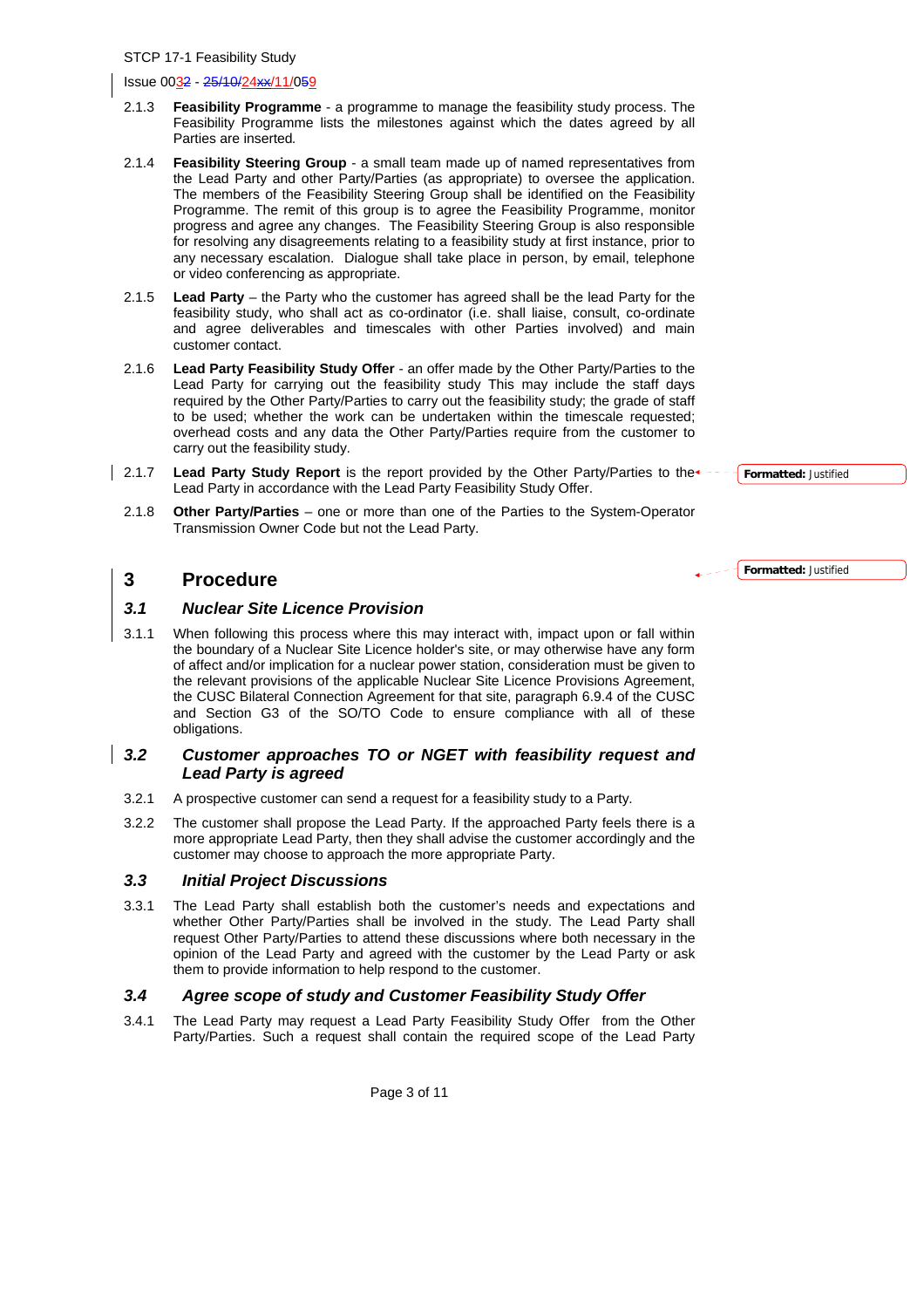#### Issue 0032 - 25/10/24xx/11/059

Study Report, timescales and other conditions that may affect the Lead Party Feasibility Study Offer.

- 3.4.2 The customer may ask for clarification on certain aspects of the Customer Feasibility Study Offer. The Parties (led by the Lead Party) shall provide assistance to answer any queries raised by the customer.
- 3.4.3 As a consequence of these clarifications, the Lead Party may withdraw or revise its request for Lead Party Feasibility Study Offer(s) and shall inform relevant Other Party/Parties of any withdrawal or revision. Each of the Other Parties may withdraw or revise their Lead Party Feasibility Study Offer(s) as a result of the clarifications or the revised request from Lead Party. The Other Party/Parties shall inform the Lead Party of any withdrawal or revision of their Lead Party Feasibility Study Offer.
- 3.4.4 The Lead Party shall sign the Lead Party Feasibility Study Offer from the Other Party/Parties, once the customer signs the Customer Feasibility Study Offer.

#### *3.5 Feasibility Programme agreed*

- 3.5.1 The Lead Party and the relevant Other Party/Parties shall agree the following items within 10 Business Days or other timescale as agreed between the Lead Party and the relevant Other Party/Parties of receipt by the Other Party/Parties of their signed Lead Party Feasibility Study Offer:
	- the data required to carry out the feasibility study,
	- the output required from the Parties and the target dates (Feasibility Programme) for the key activities/milestones to meet the feasibility study report issue date agreed with the customer.
- 3.5.2 Key milestones may include
	- Progress/Review meetings;
	- the production of a Lead Party Study Report;
	- the production of a final Customer Study Report; and,
	- the delivery of Customer Study Report to the customer.

#### *3.6 Data Exchange*

- 3.6.1 The Lead Party shall send to each Other Party/Parties the required data identified in its Lead Party Feasibility Study Offer. However, this may be dependent on the Lead Party receiving the required data from the customer. In accordance with the Feasibility Programme, the Other Party/Parties shall notify the Lead Party, by email, as to whether the data is complete or not. If it is not complete, the Other Party/Parties shall notify the Lead Party as to what data is missing/additional requirements. The Lead Party shall ask the customer to provide the data and once the information has been received, the Lead Party shall send it on to the Other Party/Parties. The Lead Party may ask the Other Party/Parties to contact the customer about the data, where appropriate.
- 3.6.2 Exchange of data between the Lead Party and Other Party/Parties shall be subject to the general obligations of confidentiality (Section F of the STC).

#### *3.7 Parties carry out the study as per agreed scope*

3.7.1 All Parties carry out their part of the agreed study work, in accordance with the Feasibility Programme or other timescales as may be agreed. There is likely to be discussions and/or meetings between the Lead Party and all involved Other Party/Parties, and with the customer where appropriate, within the timeframes set out in the Feasibility Programme.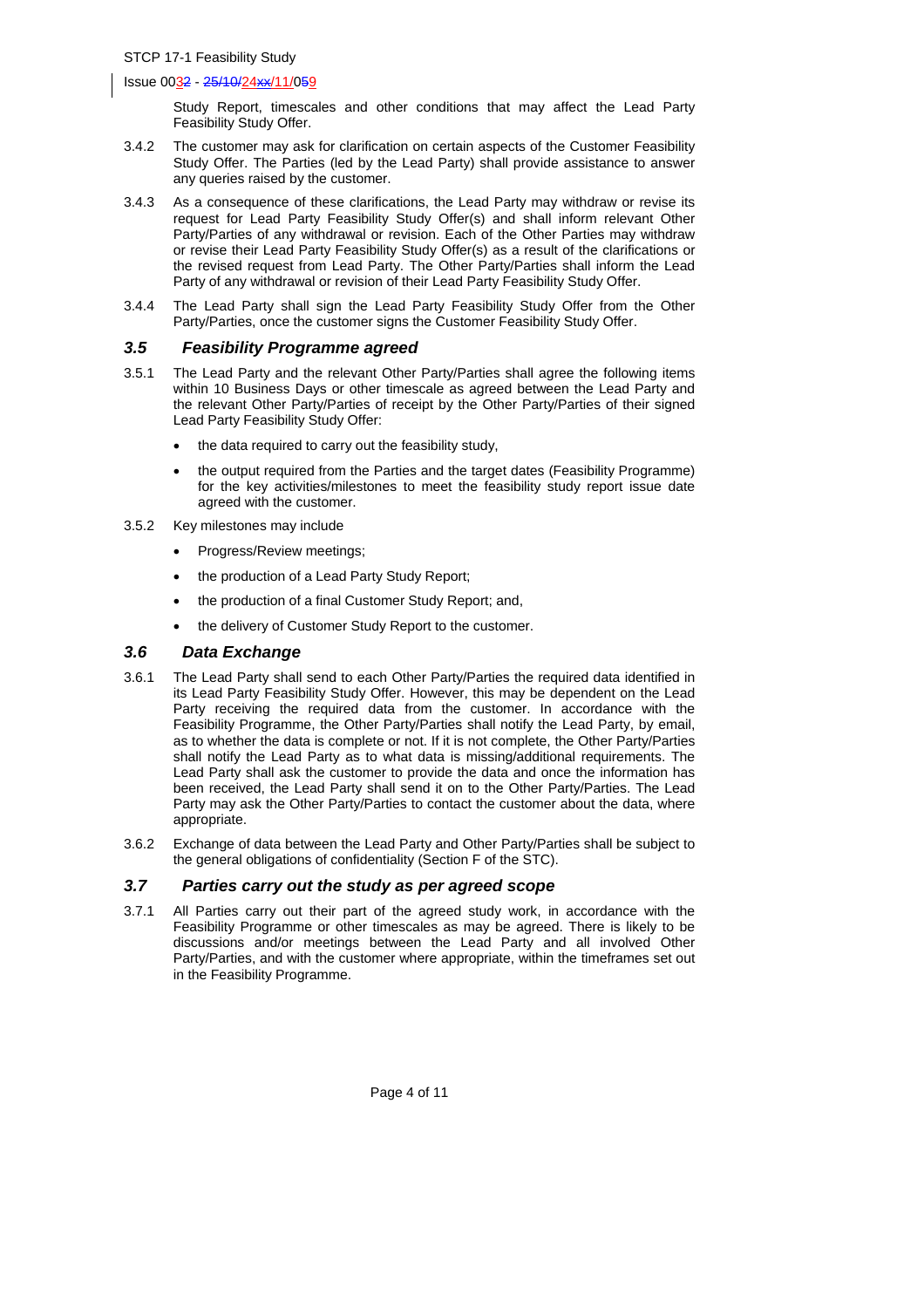Issue 0032 - 25/10/24xx/11/059

#### *3.8 Parties prepare and forward Lead Party Study Reports to Lead Party*

3.8.1 The Other Party/Parties shall prepare and issue a report, containing their study output, by email, to the Lead Party as agreed under the Feasibility Programme.

#### *3.9 Lead Party compiles Customer Study Report*

- 3.9.1 The Lead Party compiles the Customer Study Report from all study outputs.
- 3.9.2 The Lead Party shall request further detail/clarification from the relevant Other Party/Parties if required. The Lead Party and the Other Party/Parties (as appropriate) may need to meet to discuss the Lead Party Study Report or Customer Study Report.
- 3.9.3 The Lead Party may request an updated Lead Party Study Report from the Other Party/Parties to reflect any necessary changes made.
- 3.9.4 The Lead Party shall send the relevant sections of the Customer Study Report to the Other Party/Parties asking them to review the contents- and provide any comments within a specified timescale agreed between the Lead Party and the relevant Other Party/Parties.
- 3.9.5 Following this review, any agreed updates are made and the relevant sections of the final Customer Study Report circulated to the Other Party/Parties for approval.
- 3.9.6 The Other Party/Parties shall send their agreement to the contents and publication of the relevant sections of the Customer Study Report to the Lead Party.

#### *3.10 Lead Party issues Customer Study Report*

- 3.10.1 Following the issue of the Customer Study Report to the customer, a copy or extract of the Customer Study Report shall be sent to the Other Party/Parties, as appropriate.
- 3.10.2 The Lead Party and Other Party/Parties (as appropriate), shall accommodate any reasonable request for a meeting by the customer, at the convenience of all relevant parties.

#### *3.11 Invoicing*

- 3.11.1 Invoicing and payment shall be carried out in accordance with STCP 13-1 Invoice and Payment.
- 3.11.2 In the event that the customer queries the costs, the Other Party/Parties shall provide details/substantiation of their man hours, charges etc, requested by the Lead Party.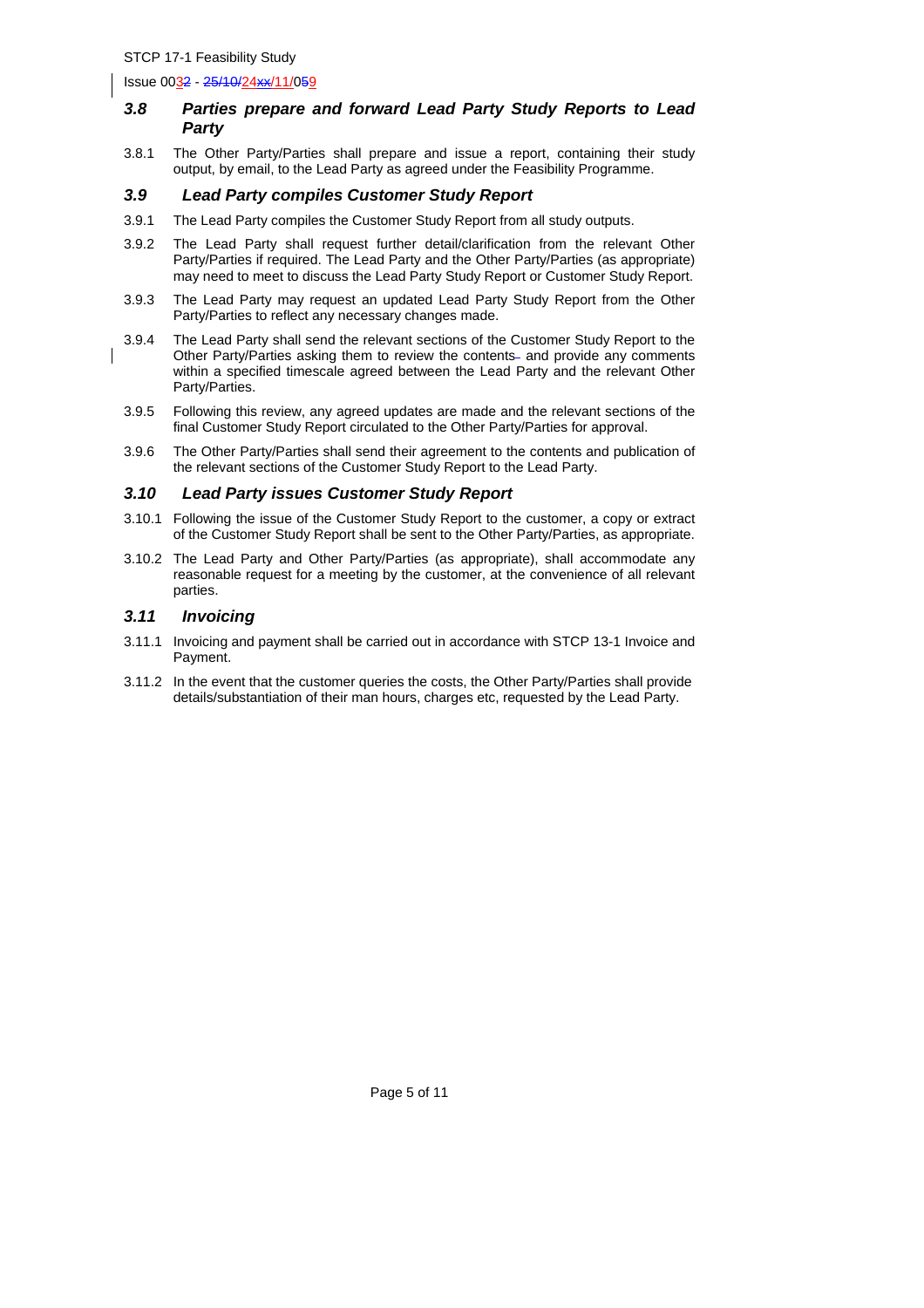Issue 0032 - 25/10/24xx/11/059

## *Appendix A: Flow Diagram*

Note that the Process Diagrams shown in this Appendix A are for information only. In the event of any contradiction between the process represented in this Appendix and the process described elsewhere in this STCP, then the text elsewhere in this STCP shall prevail.

Page 6 of 11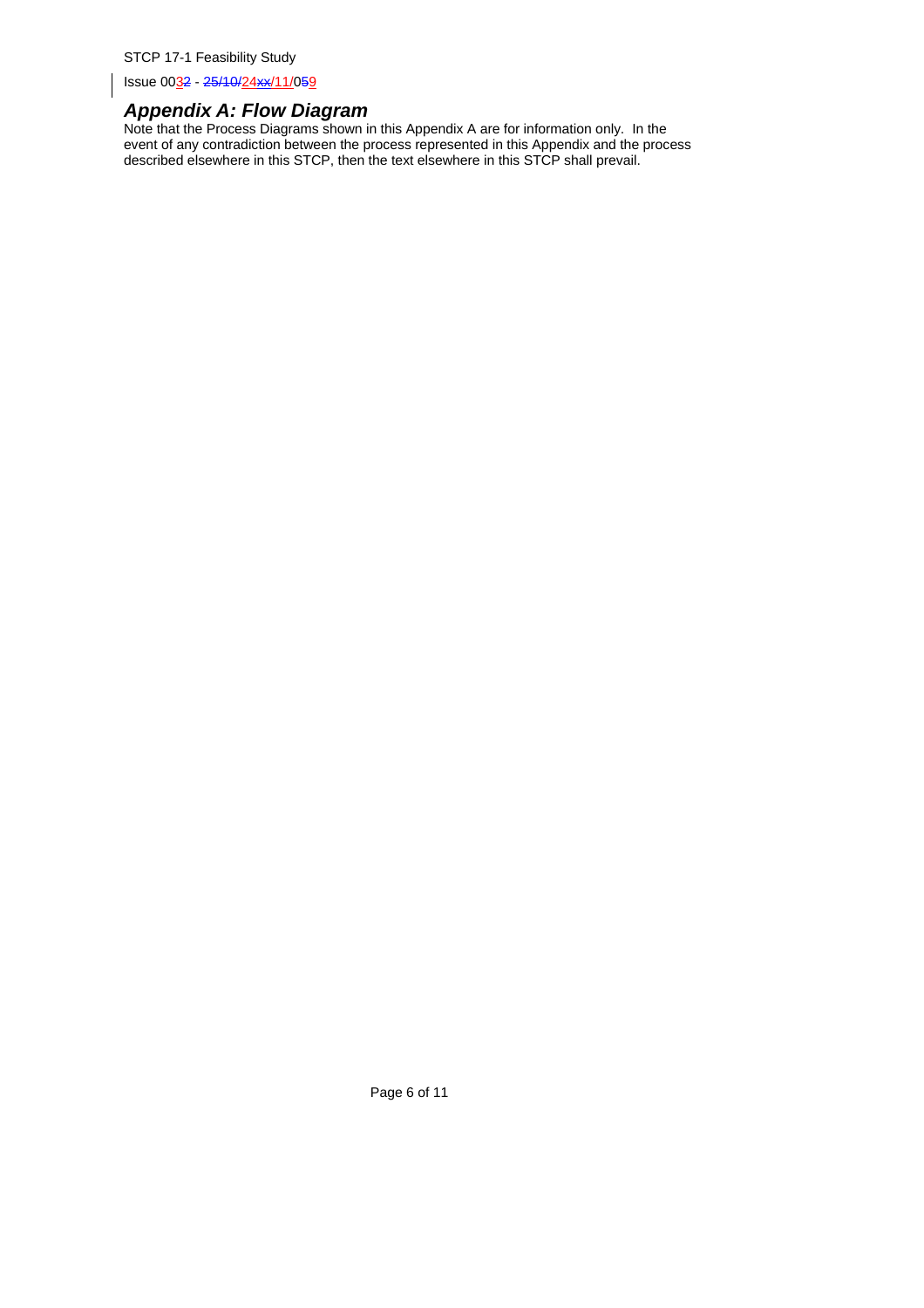Issue 0032 - 25/10/24xx/11/059

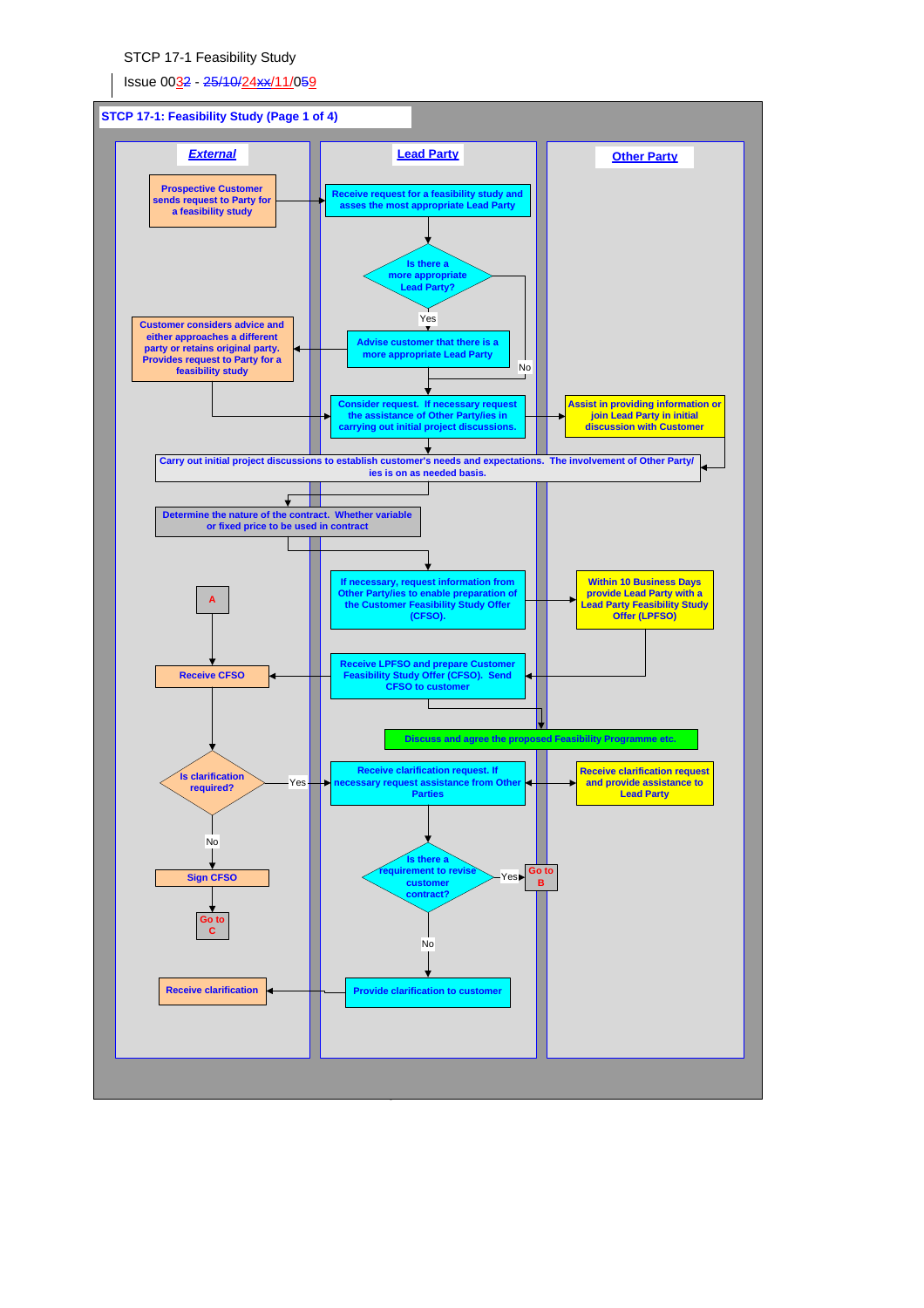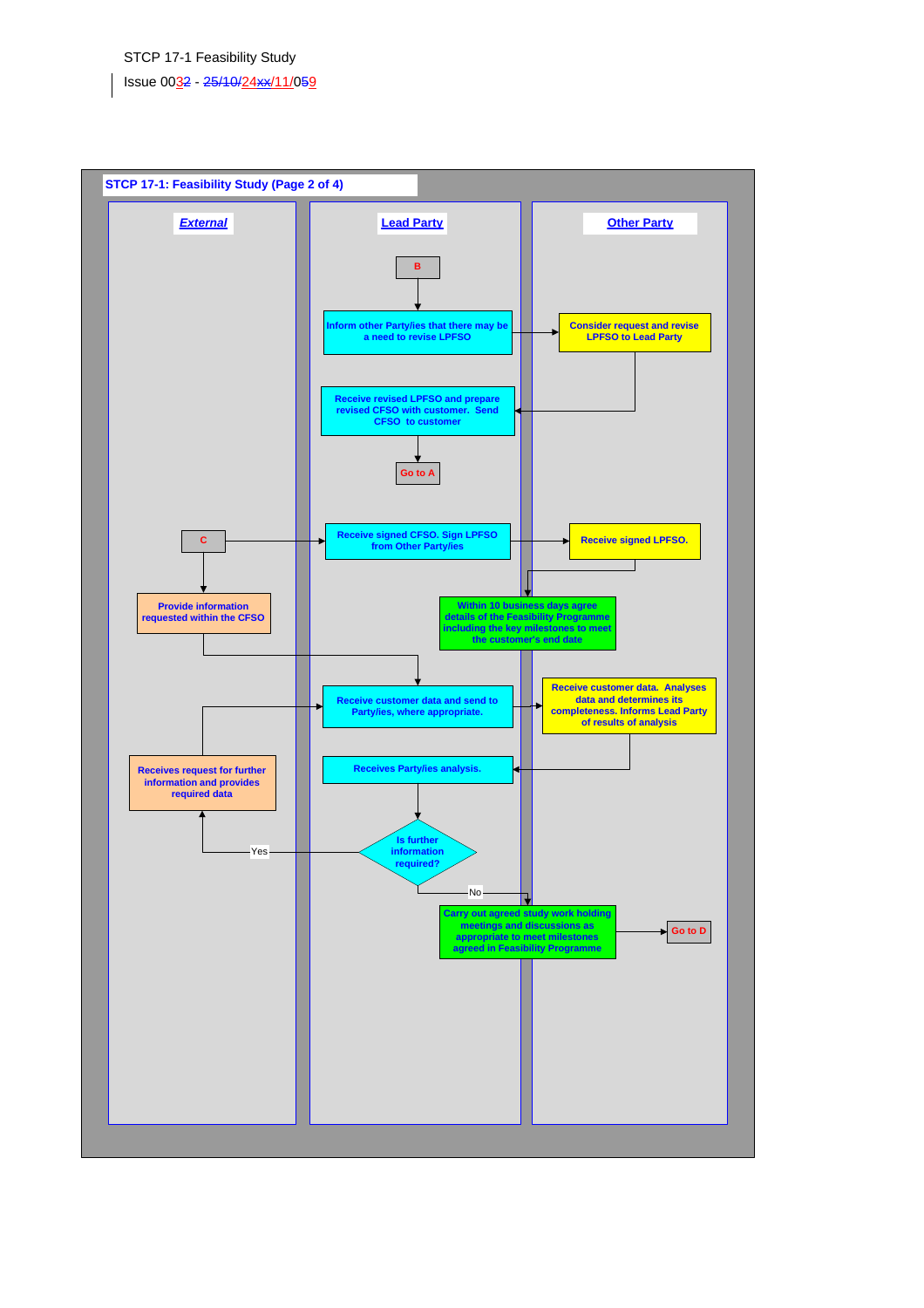Issue 0032 - 25/10/24xx/11/059



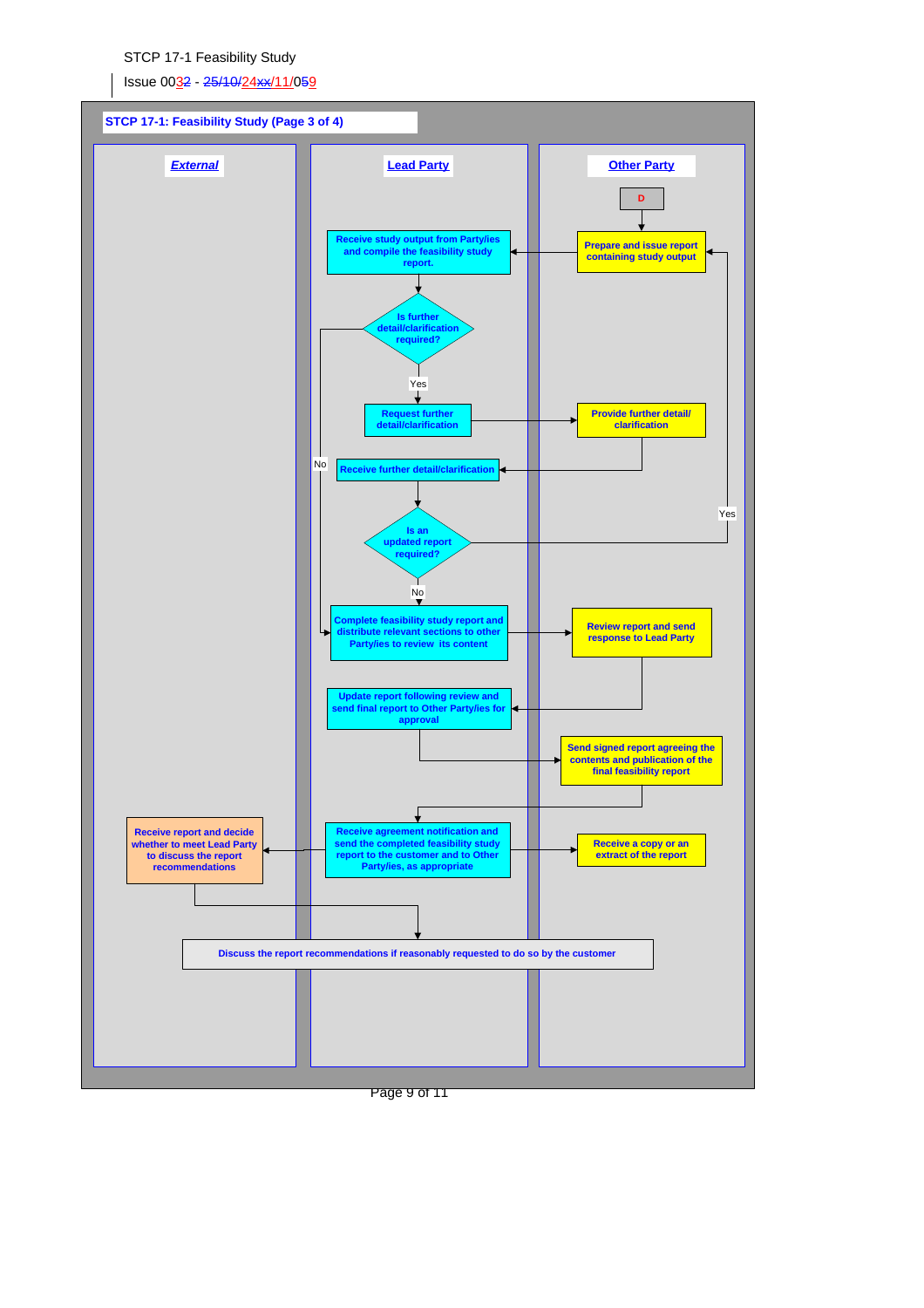Issue 0032 - 25/10/24xx/11/059



Page 10 of 11